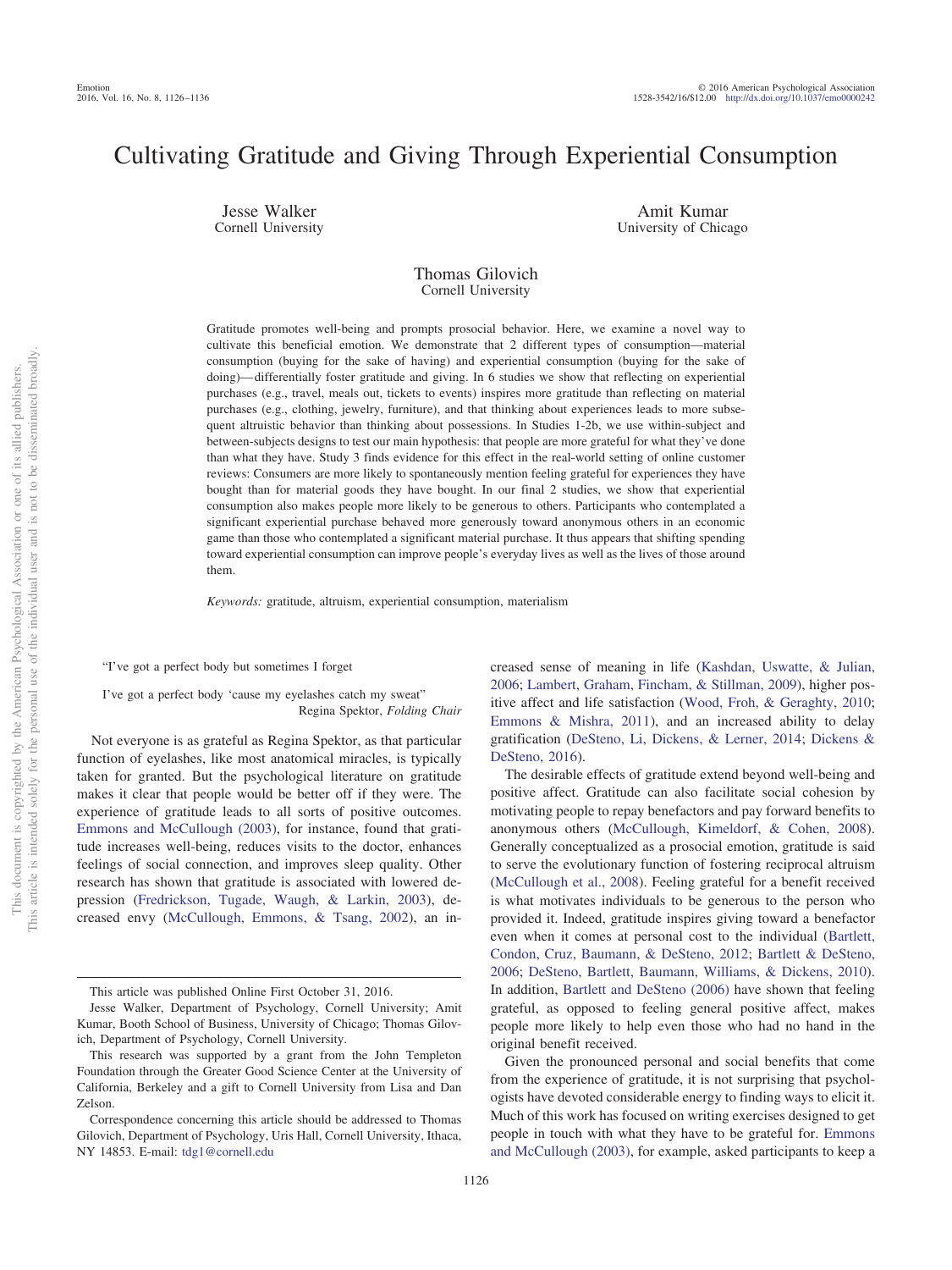weekly record, for 10 weeks, of five things they were grateful for that week, five daily hassles from that week, or five events that affected them in some way. Relative to those in the hassles and events conditions, participants in the gratitude condition reported greater well-being, more optimistic feelings about the future, and having exercised more. In a second study, participants wrote about the same sorts of events on a daily basis over a 2-week period and experienced the same benefits. Other researchers have found that asking participants to write letters of gratitude to specific individuals also leads to increased well-being [\(Lyubomirsky, Dickerhoof,](#page-9-5) [Boehm, & Sheldon, 2011;](#page-9-5) [Seligman, Steen, Park, & Peterson,](#page-10-1) [2005;](#page-10-1) [Toepfer, Cichy, & Peters, 2012\)](#page-10-2). These gratitude interventions have been employed broadly, with school teachers [\(Chan,](#page-8-7) [2010\)](#page-8-7), adolescents [\(Froh, Selfick, & Emmons, 2008\)](#page-9-6), and younger children [\(Froh, Kashdan, Ozimkowski, & Miller, 2009\)](#page-9-7) all experiencing improvements in well-being from being asked to write letters of gratitude and to count their blessings.

Although these manipulations have proven effective, there is some question about whether they would continue to be effective over extended periods of time. First, like nearly everything else, the feelings aroused by these manipulations may be subject to adaptation [\(Brickman, Coates, & Janoff-Bulman, 1978;](#page-8-8) [Frederick](#page-9-8) [& Loewenstein, 1999;](#page-9-8) [Kahneman, 1991\)](#page-9-9). Expressing gratitude to an important figure in one's life may be emotionally evocative in the short term, but over time the exercise might become stale and lose its impact. Second, these sorts of writing exercises require consistent effort, something people may find harder and harder to exert on a consistent basis, even when they are fully aware of their benefits [\(Fishbach, Friedman, & Kruglanski, 2003;](#page-9-10) [Hofmann, Fri](#page-9-11)[ese, & Strack, 2009\)](#page-9-11). Finally, these sorts of gratitude interventions could backfire if, over time, people's ability to quickly and fluently recall sources of gratitude begins to degrade. Just as having to recall 12 instances of having acted assertively can lead to the conclusion that one is less assertive than if one had been asked to recall six instances [\(Schwarz et al., 1991\)](#page-10-3), having to repeatedly recall things to be grateful for can be a challenge, leading to the conclusion that perhaps one is not so full of gratitude after all.

Because of these challenges to the continued effectiveness of gratitude expression exercises, alternative ways of eliciting gratitude that are less effortful might increase well-being and advance societal good. We examine one possible way of doing so in this paper, one focused on the pursuit of experiential rather than material consumption.

# **The Benefits of Experiential Over Material Consumption**

A great deal of recent research indicates that people tend to get more satisfaction, and more enduring satisfaction, from money they spend on experiences (e.g., vacations, tickets to a Regina Spektor concert) than money they spend on material possessions (e.g., clothing, jewelry; [Caprariello & Reis, 2013;](#page-8-9) [Carter & Gilov](#page-8-10)[ich, 2010,](#page-8-10) [2012;](#page-8-11) [Howell & Hill, 2009;](#page-9-12) [Kumar & Gilovich, 2015,](#page-9-13) [2016;](#page-9-14) [Kumar, Killingsworth, & Gilovich, 2014,](#page-9-15) [2016;](#page-9-16) [Nicolao,](#page-9-17) [Irwin, & Goodman, 2009;](#page-9-17) [Pchelin & Howell, 2014;](#page-9-18) [Van Boven &](#page-10-4) [Gilovich, 2003;](#page-10-4) see [Gilovich & Kumar, 2015](#page-9-19) for a review). In one early study, [Van Boven and Gilovich \(2003\)](#page-10-4) asked participants to think of a significant experiential purchase or a significant material purchase they had made and to then report how happy and satisfied

with it they were now. The participants reported being happier and more satisfied with their experiential purchases and considered them a better use of their money. In another study, participants who were asked to think about a past experiential purchase were found to be in a better mood than those asked to think about a past material purchase. Subsequent studies have shown that people get more joy from anticipating experiential purchases than from anticipating material purchases [\(Kumar & Gilovich, 2015,](#page-9-13) [2016;](#page-9-14) [Kumar et al., 2014\)](#page-9-15) and that experiential purchases lead to less buyer's remorse than material purchases [\(Rosenzweig & Gilovich,](#page-10-5) [2012\)](#page-10-5).

Of course, the distinction between material and experiential purchases is not a hard-and-fast dichotomy. Clothes, furniture, and jewelry are clearly material possessions, whereas concerts, ski passes, and vacations are clearly experiential purchases. But what about a bicycle or video game system? Both are clearly possessions, but both are also vehicles for experience (see [Gilovich &](#page-9-19) [Kumar, 2015,](#page-9-19) and [Gilovich, Kumar, & Jampol, 2015a](#page-9-20) for a fuller discussion of this issue; see also [Guevarra & Howell, 2015\)](#page-9-21). This fuzzy boundary between material and experiential purchases has allowed researchers to hold the exact purchase constant, and examine the effects of thinking of the purchase in question in material or experiential terms (e.g., [Carter & Gilovich, 2010,](#page-8-10) [2012;](#page-8-11) [Rosenzweig & Gilovich, 2012\)](#page-10-5). This work has found that thinking of the very same purchase in experiential terms tends to make people enjoy it more and stay satisfied with it longer. More importantly for the present purposes, however, although these "middle ground" purchases can be especially useful methodologically, the distinction between material and experiential purchases has proven to be an easy one for research participants to grasp and they tend to have little difficulty listing purchases that to them are unambiguously material or experiential in nature.

Researchers have identified several mechanisms that explain why people tend to derive more enduring satisfaction from experiential purchases than from material purchases. Experiences foster more social connection than material goods [\(Chan & Mogilner,](#page-8-12) [2016;](#page-8-12) [Howell & Hill, 2009;](#page-9-12) [Kumar & Gilovich, 2015;](#page-9-13) [Kumar,](#page-9-22) [Mann, & Gilovich, 2016;](#page-9-22) [Van Boven, Campbell, & Gilovich,](#page-10-6) [2010\)](#page-10-6), they contribute more to a person's identity [\(Carter &](#page-8-11) [Gilovich, 2012;](#page-8-11) [Kumar et al., 2016\)](#page-9-14), and they are less likely to evoke aversive social comparisons [\(Carter & Gilovich, 2010\)](#page-8-10). All three of these mechanisms lend credence to the possibility that experiential purchases may also evoke more gratitude than material goods.

First, the tendency for experiences to spark less intense social comparisons results in people taking more of a satisficing approach when choosing experiences to buy, in contrast to the maximizing mindset that often accompanies material consumption [\(Carter & Gilovich, 2010;](#page-8-10) [Howell & Hill, 2009;](#page-9-12) for a discussion of satisficing and maximizing, see [Schwartz et al., 2002\)](#page-10-7). By dampening unpleasant social comparisons, experiential consumption can foster greater appreciation of one's own circumstances, and less worry about the circumstances of others. Second, people tend to experience more or less gratitude in proportion to the benefits they've received, and by contributing more to a person's sense of self, experiential purchases tend to provide greater overall benefits to the consumer. Finally, gratitude is often described as a prototypical social emotion [\(McCullough, Emmons, & Tsang, 2002;](#page-9-1) [McCullough, Kilpatrick, Emmons, & Larson, 2001;](#page-9-23) [McCullough](#page-9-4)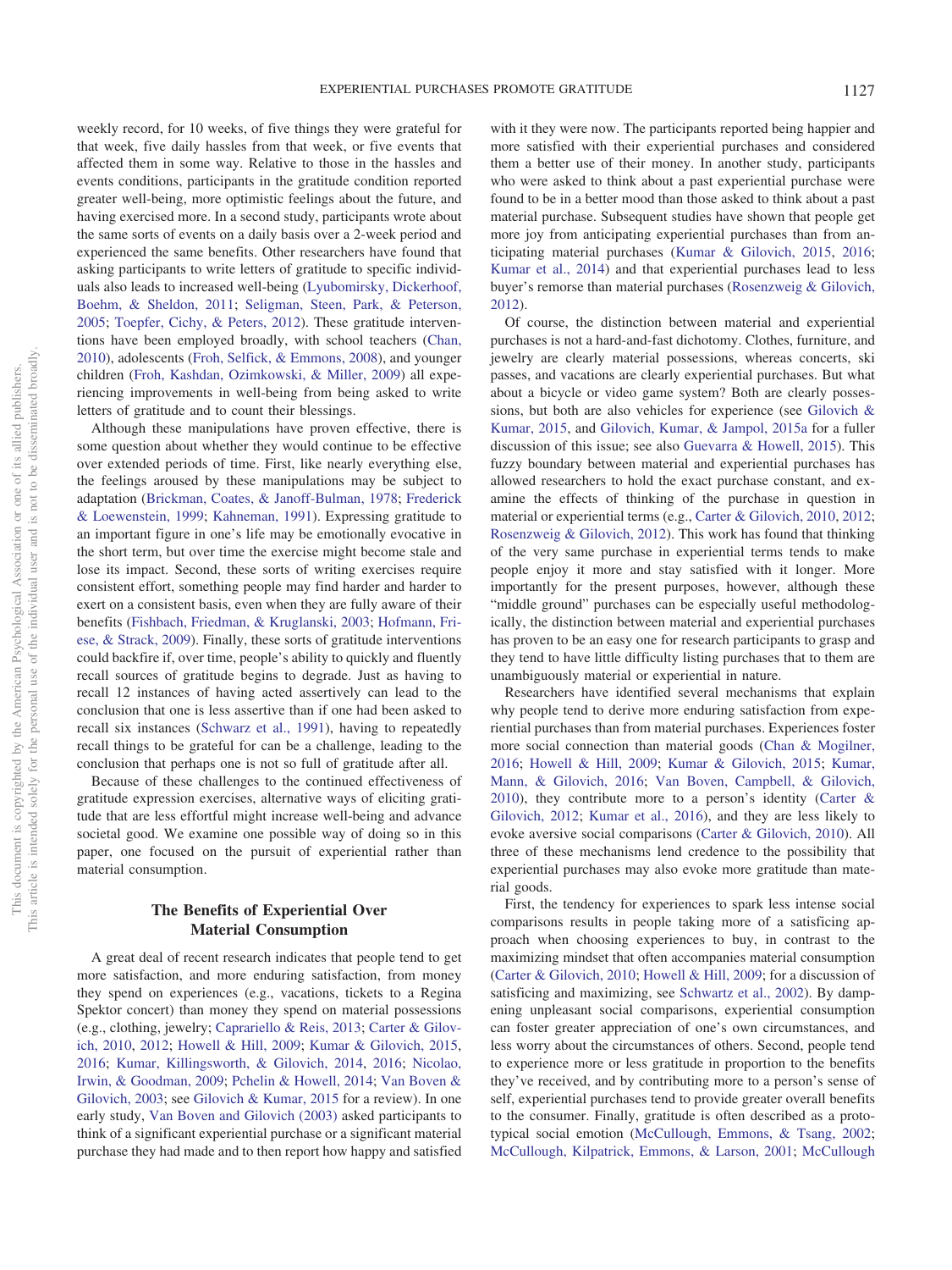[et al., 2008\)](#page-9-4). Because being connected to others is a fundamental human need [\(Baumeister & Leary, 1995\)](#page-8-13) and experiences tend to foster feelings of social connection more than material possessions, it stands to reason that experiences would be more likely to elicit gratitude for advancing this important social goal. Taken together, we suspect that people are likely to feel grateful for purchases that connect them to others, enhance their sense of self, and encourage them to appreciate what they've purchased for its intrinsic value, not for how it compares with what others have purchased [\(Carter & Gilovich, 2010;](#page-8-10) [Van Boven et al., 2010\)](#page-10-6). Experiential purchases do just that.

[Emmons and McCullough \(2003\)](#page-8-0) define gratitude as an emotion that results "from the perception of a positive personal outcome, not necessarily deserved or earned, that is due to the actions of another person," (p. 377). They base their definition in part on early theorizing that views gratitude a bit more broadly, as "the willingness to recognize the unearned increments of value in one's experience" [\(Bertocci & Millard, 1963,](#page-8-14) p. 316). This broader definition includes the possibility of feeling grateful for positive outcomes that result from something other than the actions of another. It is this sort of gratitude that especially rewarding purchases are most likely to inspire.

Although we are not aware of any research that directly tests our hypothesis that experiential purchases tend to elicit greater feelings of gratitude than material purchases, there are a variety of findings in the literature on materialism that lend credence to this idea. Researchers have documented a negative relationship between materialism and reported gratitude, for example [\(Froh, Emmons,](#page-9-24) [Card, Bono, & Wilson, 2011;](#page-9-24) [McCullough et al., 2002\)](#page-9-1). In addition, trait materialism is associated with decreased life satisfaction [\(Belk, 1985;](#page-8-15) [Kasser & Ahuvia, 2002;](#page-9-25) [Kasser & Ryan, 1993;](#page-9-26) [Richins, 1987;](#page-10-8) [Ryan & Dziurawiec, 2001\)](#page-10-9), and gratitude appears to partly mediate the relationship between trait-level materialism and well-being [\(Tsang, Carpenter, Roberts, Frisch, & Carlisle, 2014\)](#page-10-10). And from the other direction, expressions of gratitude can dampen material desires [\(Lambert, Fincham, Stillman, & Dean, 2009;](#page-9-27) [Polak & McCullough, 2006\)](#page-10-11). It appears, then, that a persistent focus on material consumption can impede feelings of gratitude, providing some encouragement to the possibility that a different profile of consumption— one focused on experiences—might more readily promote that beneficial, prosocial emotion.

# **Overview of the Present Research**

In six studies, we explored whether experiential consumption promotes both the experience of gratitude and one of gratitude's most beneficial effects—prosocial behavior. First, in a withinsubjects, forced-choice paradigm, we examined whether participants report that their recent experiential purchases have prompted greater feelings of gratitude than their recent material purchases (Study 1). We also investigated, using a between-subjects design in Studies 2a and 2b, whether participants rate, on a continuous scale, experiential purchases as having fostered more gratitude than material purchases. We then looked for manifestations of this effect far removed from the laboratory, by examining online consumer reviews and seeing if reviews of experiential purchases are more likely than reviews of material purchases to include spontaneous references to gratitude (Study 3).

In our final two studies, we investigated a significant behavioral consequence that might follow from the greater gratitude people feel as a result of their experiential purchases. Previous research has shown that gratitude leads to increased prosocial behavior [\(Bartlett & DeSteno, 2006\)](#page-8-5), and so we examined whether participants who were induced to think about a significant experiential purchase behaved more generously in a standard economic game than participants induced to think about a significant material purchase (Studies 4a and 4b). Together, the research reported below examines whether shifting some personal consumption toward "doing" rather than "having" can increase feelings of gratitude and, in so doing, lead people to be more generous to others.

We report the results from all conditions and all measures in each study below. No data were excluded from any of the studies except where noted and in all studies, minimum sample sizes were determined before data were collected and analyzed.

#### **Experiment 1**

The most straightforward way to examine whether people tend to be more grateful for their experiential purchases than their material purchases is to ask them. Accordingly, we simply asked participants, in a within-subjects design, to list both a material and experiential purchase they had made and then report which one made them feel more grateful. We predicted that participants would report feeling more gratitude for their experiential purchases than their material goods.

# **Method**

**Participants.** Ninety-five participants from the United States  $(35 \text{ female}; M_{\text{age}} = 35.40, SD = 12.14)$  were recruited via Mechanical Turk and participated in exchange for modest compensation.

**Procedure.** After providing informed consent, participants were told that they would take part in a study of how people feel about what they buy. They were given definitions of experiential and material purchases<sup>1</sup> and asked to think of their most recent purchase of each type that cost more than \$100. They were then asked to write about each purchase in detail. The order in which they did so was counterbalanced. After writing about both purchases, participants were instructed to take a few moments to contemplate all the emotions they felt when they thought about the purchases they described. They were then asked, "Which purchase gives you a greater feeling of gratitude?" Finally, they indicated the cost of the two purchases and provided their age and gender.<sup>2</sup>

<sup>&</sup>lt;sup>1</sup> Definitions of experiential and material purchases provided to participants in Studies 1, 2a, and 2b were those provided by [Van Boven and](#page-10-4) [Gilovich \(2003\).](#page-10-4) Experiential purchases were defined as "those made with the primary intention of acquiring a life experience: an event or series of events that one lives through." Material purchases were defined as "those made with the primary intention of acquiring a material good: a tangible<br>object that is kept in one's possession."<br> $\frac{2}{3}$ We selfed short:

We asked about age and gender in all studies except Studies 2a and 3 and included them as factors in our initial analyses, but because no significant differences were found and they did not qualify any of our significant findings, we do not discuss these variables further.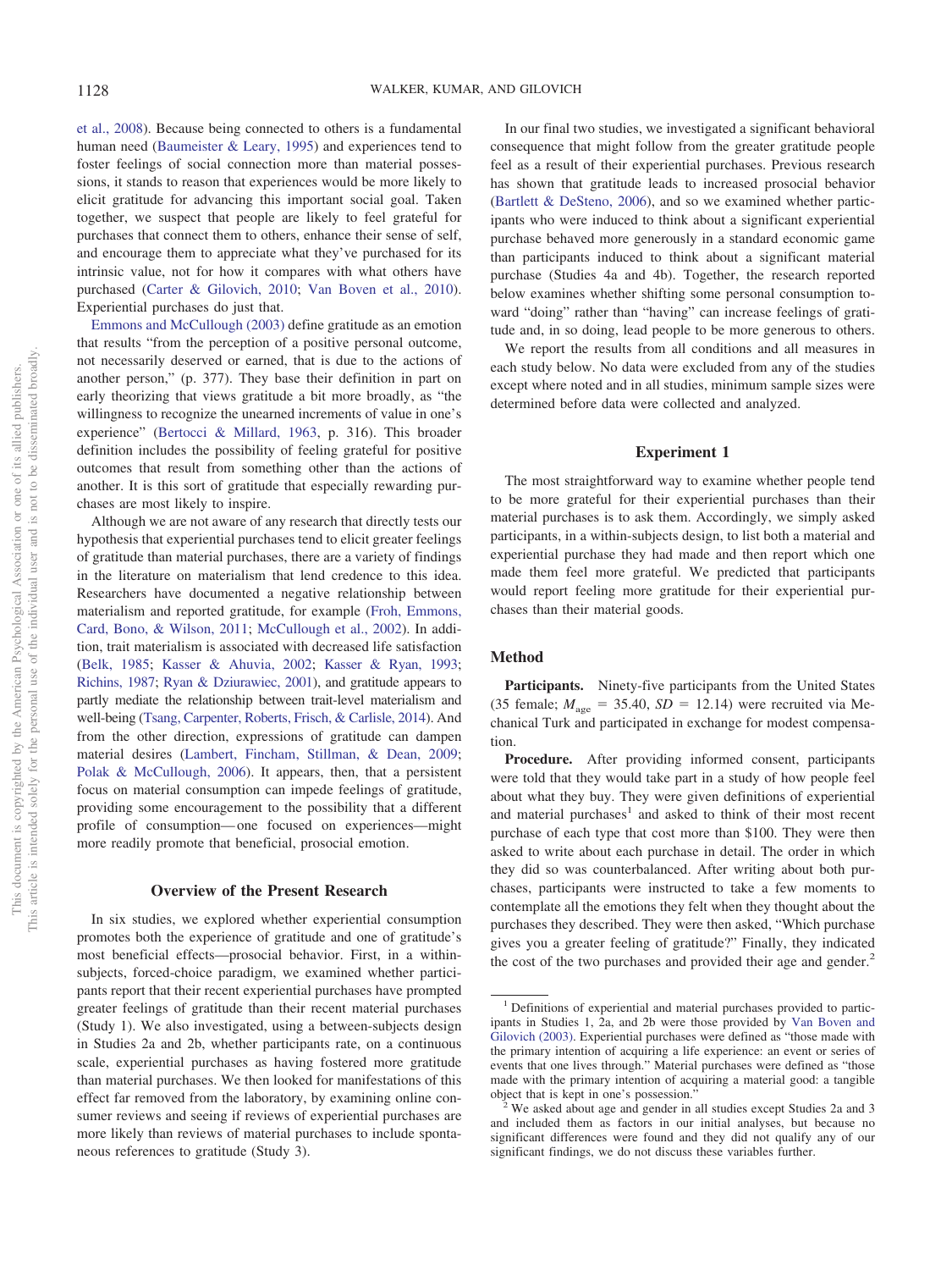#### **Results**

Participants wrote about a variety of material (e.g., furniture, clothing) and experiential purchases (e.g., vacations, restaurant meals), but there was no difference in reported price between the two purchase types  $(t < 1)$ . However, as predicted, more participants (63.2%) chose their experiential purchase as the one that made them feel more grateful than chose their material purchase  $(36.8\%), \chi^2(1, N = 95) = 6.06, p = .01, \phi = 0.25$ . This study thus provides some initial evidence that money spent on doing evokes greater feelings of gratitude than money spent on possessions.

#### **Experiments 2a and 2b**

To further investigate the differential impact of experiential and material purchases on gratitude, we used a between-subjects design in the next two studies. It is possible that participants in Study 1 felt that they were *supposed* to say that their experiences prompt more gratitude than their material goods, or that saying so might cast them in a more favorable light [\(Van Boven et al., 2010\)](#page-10-6). A between-subjects design eliminates any direct comparisons between experiential and material purchases and therefore offers a stronger test of our hypothesis. Participants in Study 2a were therefore asked to think of either an experiential *or* material purchase they had made and to rate how much gratitude they felt when they thought about the purchase. Study 2b was a replication of Study 2a using a larger sample from a different population and an expanded gratitude measure, but excluded measures unrelated to gratitude that were used in Study 2a that might have influenced participants' gratitude responses. Study 2b also included a control condition.

#### **Method**

Participants. Seventy-five Cornell University undergraduates were recruited at locations around campus and participated in Study 2a. In Study 2b, 302 United States participants were recruited on Mechanical Turk in exchange for modest monetary compensation. Five participants were excluded from Study 2b because they did not complete the survey, leaving a final sample size of 297 (146 female;  $M_{\text{age}} = 34.19$ ,  $SD = 10.66$ ).

**Procedure.** After providing informed consent, participants in Study 2a were told they would be filling out a questionnaire about a purchase they had made. Participants were then randomly assigned to write about either a recent experiential or material purchase they had made costing more than \$100. Depending on their assigned condition, they were given one of the two purchase definitions used in Study 1 (see Footnote 1). Once they had completed the writing exercise, they were asked to indicate the length of time since they had made the purchase and to provide or estimate its cost.

Participants then answered three questions about purchase satisfaction, taken from [Van Boven and Gilovich \(2003\),](#page-10-4) all on 1 (*not at all*) to 9 (*very much*) scales: "When you think about this purchase, how happy does it make you?", "How much does this purchase contribute to your happiness in life?", and "To what extent would you say this purchase is money well-spent?" Finally, participants answered a gratitude question, which constituted our primary dependent variable: "How grateful are you for being able

to have this experience/possession?" which they answered on a similar scale ranging from 1 (*not at all*) to 9 (*very much*).

Study 2b was a conceptual replication designed with several aims in mind. One was to address the possibility that participants' responses to the gratitude measure in Study 2a may have been influenced by the earlier happiness measures. Participants in this study thus closely followed the procedure of Study 2a except that they did not answer the three satisfaction questions taken from [Van](#page-10-4) [Boven and Gilovich \(2003\),](#page-10-4) nor did they indicate the cost or length of time since the purchase had been made. We also expanded the measure of gratitude, using items taken from [DeSteno et al. \(2014\).](#page-8-2) Accordingly, after answering the same gratitude question from Study 2a, participants were also asked, "How appreciative are you for being able to have this experience/possession" and "How thankful are you for being able to have this experience/possession." These questions were answered on the same 1 (*not at all*) to 9 (*very much*) scale. Finally, to determine whether any difference between the experiential and material purchase conditions is due to experiences increasing baseline levels of gratitude or material goods decreasing gratitude, a control condition was added. Participants in this condition were asked to write about a typical activity they perform on a daily basis. They then rated their gratitude for being able to engage in such an activity on the same three measures of gratitude using the same 1 (*not at all*) to 9 (*very much*) scale.

# **Results**

**Study 2a.** As predicted, participants in the experiential condition reported feeling more grateful about their purchases  $(M =$ 8.17,  $SD = 1.08$ ) than those in the material condition, ( $M = 7.15$ ,  $SD = 1.84$ ), unequal variances  $t(62.26) = 2.93$ ,  $p < .01$ , Cohen's  $d = 0.68$ . Although not the primary focus of this investigation, we also replicated the previously documented differences in the happiness and satisfaction people derive from the two types of purchases (e.g., [Van Boven & Gilovich, 2003\)](#page-10-4). Participants reported that their experiential purchases made them happier ( $M_{\rm exp} = 7.94$ ,  $SD_{exp} = 1.04$ ;  $M_{mat} = 6.41$ ,  $SD_{mat} = 1.68$ ;  $t(73) = 4.71$ ,  $p < .001$ , Cohen's  $d = 1.10$ ), contributed more to their happiness in life  $(M_{\text{exp}} = 7.17, SD_{\text{exp}} = 1.64; M_{\text{mat}} = 5.33, SD_{\text{mat}} = 2.17; t(73) =$ 4.10,  $p < .001$ , Cohen's  $d = 0.96$ ), and represented money better spent ( $M_{\text{exp}} = 8.14$ ,  $SD_{\text{exp}} = 1.10$ ;  $M_{\text{mat}} = 7.00$ ,  $SD_{\text{mat}} = 1.89$ ; unequal variances  $t(61.90) = 3.22$ ,  $p < .01$ , Cohen's  $d = 0.74$ ). There was no difference in length of time since the material and experiential purchases had been made  $(t < 1)$ . There was also no difference in the reported cost of the two purchase types  $(t < 1)$ , and the difference in reported gratitude between the two types of purchases remained significant when controlling for purchase price ( $b = 0.96$ ,  $t = 2.72$ ,  $p < .01$ ).

**Study 2b.** As expected, the results replicated the findings from Study 2a. Participants again reported feeling more grateful for their experiential purchases ( $M = 7.36$ ,  $SD = 1.39$ ) than their material purchases ( $M = 6.81$ ,  $SD = 1.50$ ),  $t(197) = 2.83$ ,  $p < .01$ , Cohen's  $d = 0.38$ . They also reported feeling more appreciative of their experiential purchases  $(M = 7.44, SD = 1.29)$  than their material purchases ( $M = 6.93$ ,  $SD = 1.48$ ),  $t(197) = 2.59$ ,  $p = .01$ , Cohen's  $d = 0.37$ , and more thankful for their experiential purchases ( $M = 7.37$ ,  $SD = 1.33$ ) than their material purchases ( $M =$ 6.70,  $SD = 1.61$ ),  $t(195) = 3.19$ ,  $p < .01$ , Cohen's  $d = 0.45$ . When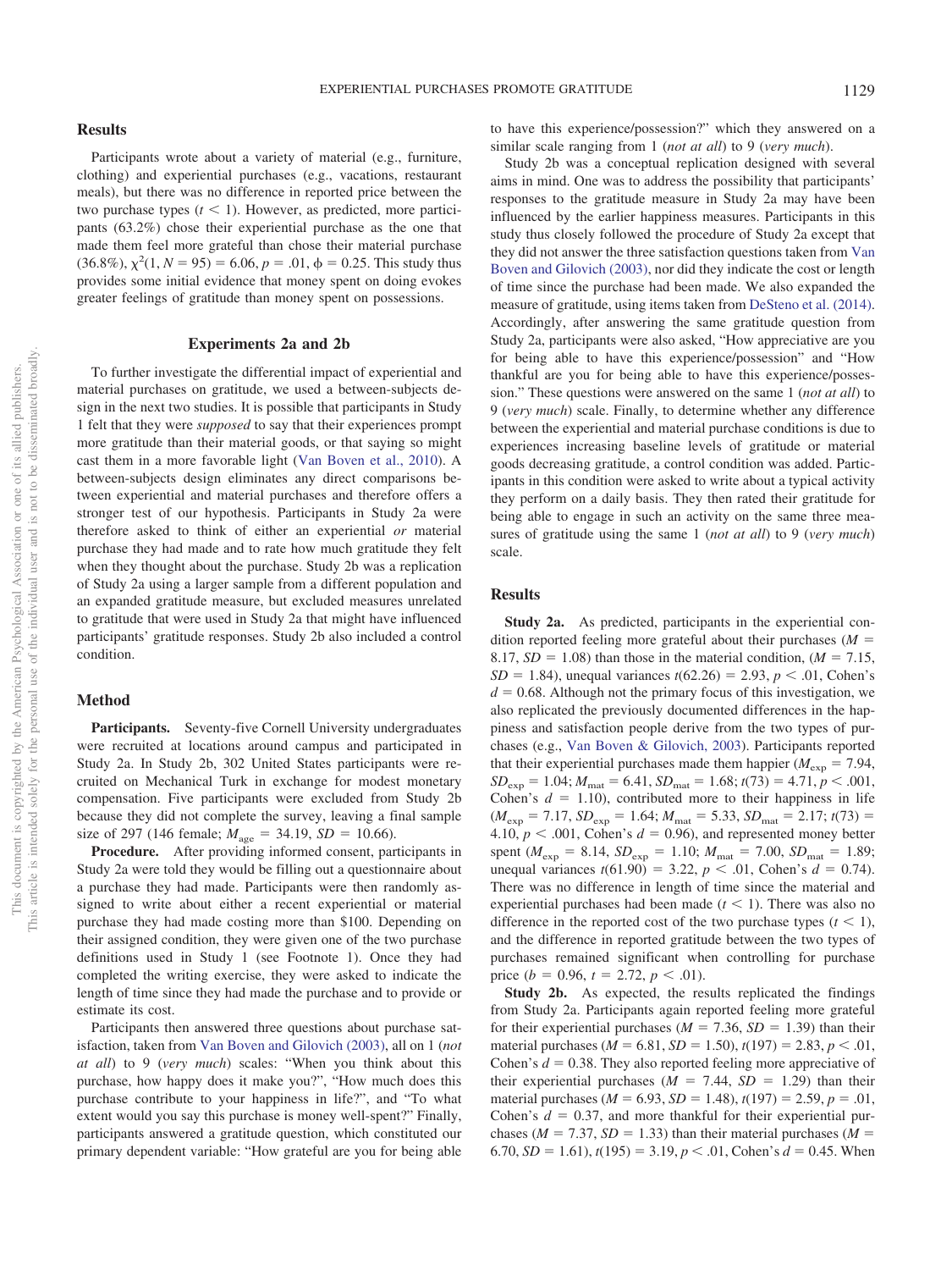these three measure were combined into a composite index of gratitude (Cronbach's alpha - .93) participants felt more grateful for their experiential purchases ( $M = 7.39$ ,  $SD = 1.25$ ) than their material purchases ( $M = 6.81$ ,  $SD = 1.41$ ),  $t(197) = 3.08$ ,  $p < .01$ , Cohen's  $d = 0.44$  [\(Figure 1\)](#page-4-0).

The responses of participants in the control condition fell in between those of participants in the experiential and material conditions on all three dependent measures. To assess the statistical significance of this pattern, we conducted a planned linear contrast analysis of variance on the composite index of gratitude, which yielded a significant linear trend,  $F(1, 294) = 8.17, p < .01$ . The *F* test for the residual did not approach significance,  $F < 1$ . Simple effects tests yielded a marginally significant difference between the experiential  $(M = 7.39, SD = 1.25)$  and control conditions ( $M = 7.05$ ,  $SD = 1.60$ ),  $F(1, 294) = 2.63$ ,  $p = .106$ , Cohen's  $d = 0.24$ , and a nonsignificant difference between the control and material conditions  $(M = 6.81, SD = 1.41), F(1,$  $294$ ) = 1.57,  $p = .21$ , Cohen's  $d = 0.24$ .

These results suggest (and only suggest) that the difference between the experiential and material conditions is due more to experiential purchases boosting gratitude rather than material purchases dampening it. This suggestion, however, is reinforced by the results of a follow-up analysis in which we examined the specific purchases participants' generated. This analysis uncovered 18 participants who listed as experiential purchases (e.g., business suit; DVD player) items that participants in other studies have generally listed as material items—indeed, items that we have used as examples of material purchases in instructions to participants in other studies (e.g., see Studies 4a and 4b). No participants in the material condition, in contrast, listed items that participants in other studies have commonly assigned to the experiential category.

When the data from these 18 participants who arguably did not follow instructions are excluded, the mean composite gratitude rating ( $\alpha$  = .93) in the experiential condition ( $M = 7.53$ ,  $SD =$ 1.12) was significantly higher than that in the control condition  $(M = 7.05, SD = 1.60), F(1, 276) = 4.08, p = .04$ , Cohen's  $d =$ 0.34. The difference between the control condition and the material condition was (of course) unchanged from the original analysis and not significant  $(p = .21)$ . These results thus reinforce the suggestion that the difference in gratitude elicited by experiential and material purchases is due more to an increase in gratitude from experiential consumption than a decrease in gratitude from material consumption. However, these results do not preclude the possibility suggested in previous work (e.g., [Tsang et al., 2014\)](#page-10-10) that material consumption may also have a deleterious effect on gratitude.

Given that people were more grateful for their experiential purchases than their material purchases in both studies, it is unlikely that the results observed in Study 2a were an artifact of the gratitude question being asked after the purchase satisfaction measures. Furthermore, the fact that both studies employed a betweensubjects design casts doubt on the possibility discussed above that participants' responses were a reflection of what they thought they should say rather than how they actually felt.

#### **Experiment 3**

If people's experiential purchases do indeed inspire more gratitude than their material purchases, evidence of such a difference should be apparent far from the confines of the psychological laboratory. One place where this difference might appear is in customer reviews. Consumers post comments about their purchases on a host of websites, some, like TripAdvisor, devoted to experiential consumption and others, like CNet, to material goods. Most of the comments, of course, are devoted to the evaluation of specific features of the experiences or material items the consumer purchased, and expressions of gratitude are likely to be rare. Still, given the results of the previous studies, we might expect customers to more often express feelings of gratitude when evaluating experiential purchases than when evaluating material purchases. To find out if this is the case, we randomly selected samples of comments posted on customer review websites that were experiential or material in nature and coded them for expressions of gratitude. We predicted that there would be significantly more expressions of gratitude in the samples taken from customer review websites that focus on experiences than in the samples taken from websites that focus on material goods.

# **Method**

**Sampling.** The data consist of 1,200 comments randomly selected from customer review websites. We selected 150 reviews from websites devoted to each of four categories of prototypically experiential purchases and each of four categories of prototypically material purchases. The experientially oriented websites were TripAdvisor [\(www.tripadvisor.com\)](http://www.tripadvisor.com) for hotels and restaurants and *Yelp* [\(www.yelp.com\)](http://www.yelp.com) for arts/entertainment and hotels/travel. The materially oriented websites were CNET [\(www.cnet.com\)](http://www.cnet.com) for televisions and laptops and Amazon [\(www.amazon.com\)](http://www.amazon.com) for furniture and clothing.

To ensure that we sampled broadly from each experiential category, we first randomly selected six cities for each category and then randomly selected 25 reviews for that city in the given category. To ensure a broad sample of reviews of material items, from the Amazon furniture category we randomly selected the subcategories of home office, dining room, and living room, and then randomly selected 50 reviews from each. From the Amazon clothing category, we randomly selected the subcategories of women's active wear, women's jumpsuits, men's jeans, men's



<span id="page-4-0"></span>*Figure 1.* Mean gratitude ratings (composite of three gratitude measures), by condition, in Study 2b.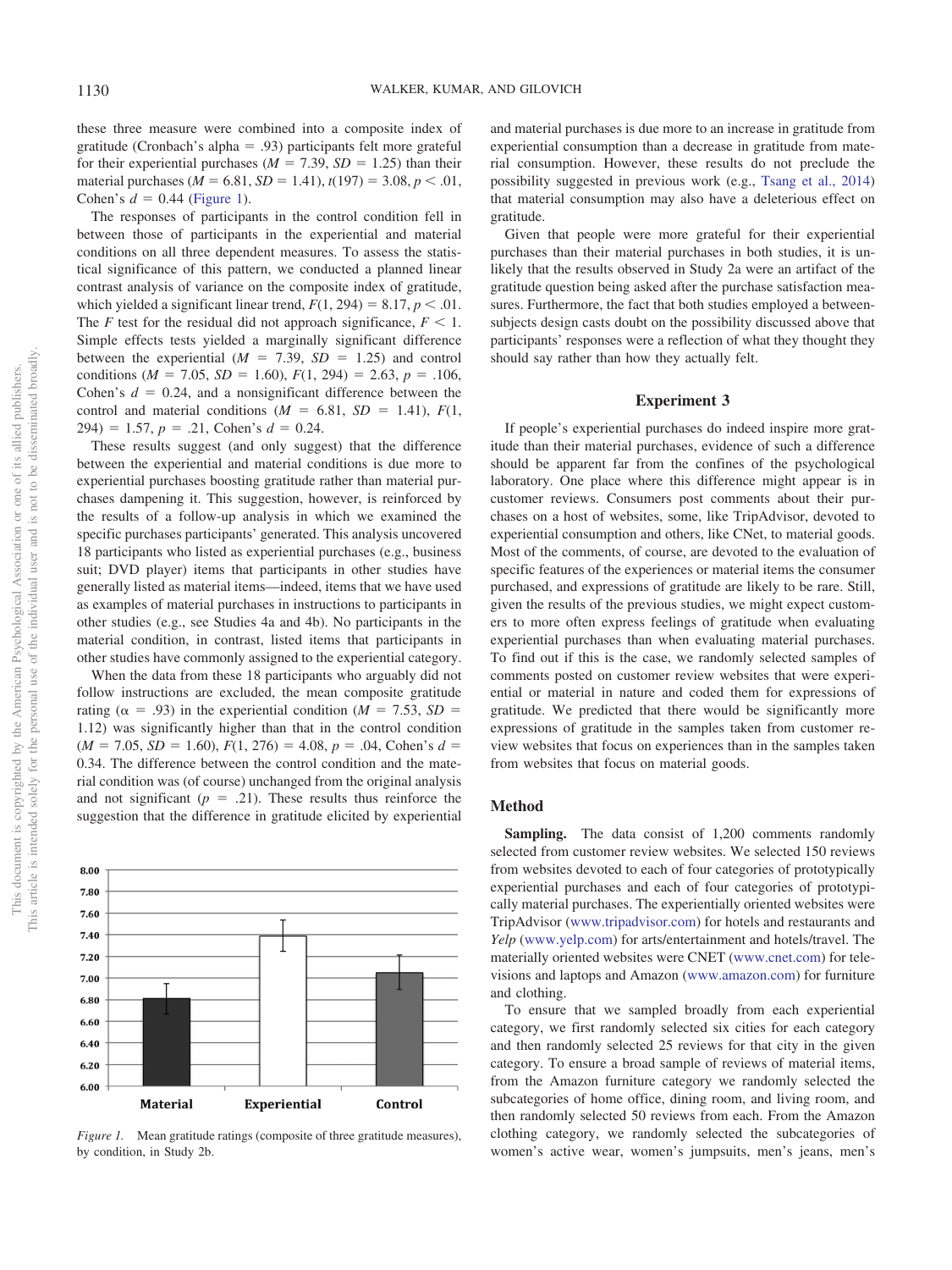accessories, and baby clothes, and then randomly selected 25 reviews from the first four subcategories and 50 from the last. The two CNET categories were not broken down further, so we randomly selected 150 reviews from each. This process allowed us to make comparisons between a large variety of experiential and material purchases.

**Coding.** Two coders who were unaware of the hypothesis read each of the 1,200 reviews that were gathered and rated them on the extent to which the comments reflected feelings of gratitude. They did so on a three-point scale where  $1 = no$  *expression of gratitude*,  $2 =$  *suggestive of gratitude*, and  $3 =$  *clearly grateful*. They agreed on 83.7% of their ratings and when they disagreed we averaged their ratings.

# **Results and Discussion**

As anticipated, expressions of gratitude were not commonly expressed in the consumer reviews. Nevertheless, as shown in [Figure 2,](#page-5-0) they were more frequent in the comments posted about experiential purchases  $(M_{TripAdvisor-Hotels} = 1.09, SD = 0.22;$  $M_{\text{TripAdvisor-Restaurants}} = 1.08, SD = 0.19; M_{\text{Yelp-Arts/Enterainment}} =$ 1.24,  $SD = 0.38$ ;  $M_{\text{Yelp-Hotels}} = 1.23$ ,  $SD = 0.32$ ) than in those posted about material purchases  $(M_{\text{CNET-TVs}} = 1.04, SD = 0.14;$  $M_{\text{CNET-Laptops}} = 1.07, SD = 0.23; M_{\text{Amaxon-Furniture}} = 1.07, SD = 0.23$ 0.22;  $M_{\text{Amaxon-Clotning}} = 1.04$ ,  $SD = 0.17$ ). Collapsing across the four experiential and the four material categories, unprompted mentions of gratitude were more likely when consumers were reviewing experiences they had bought  $(M = 1.16, SD = 0.28)$ than when they were reviewing possessions they had bought  $(M =$ 1.05,  $SD = 0.19$ ),  $t(1022.92) = 7.09$ ,  $p < .001$ , Cohen's  $d = 1.17$ . A multilevel model with the four experiential and four material categories nested within the broader experiential and material conditions also indicated a significant difference in unprompted mentions of gratitude between reviews of the two purchase types,  $F(1, 1192) = 52.17, p < .0001.$ 

Far removed from the laboratory, and in the context of customer reviews where expressions of gratitude are uncommon, people tend to be more inspired to comment on their feelings of gratitude when they reflect on the trips they took, the venues they visited, or



<span id="page-5-0"></span>*Figure 2.* Mean ratings of gratitude expressed in customer reviews on material product-review sites (dark bars) and experiential review websites (light bars) in Study 3.

the meals they ate than when they reflect on the gadgets, furniture, or clothes they bought.

#### **Experiments 4a and 4b**

The greater feelings of gratitude that come with experiential consumption are likely to have a host of downstream benefits to those who purchase life experiences, as gratitude has been shown to lead to increased well-being, improved physical health, and enhanced social connection. Might the gratitude elicited by experiential purchases extend outward to other people as well? Previous research has established that feelings of gratitude encourage people to act more prosocially [\(Bartlett et al., 2012;](#page-8-4) [Bartlett &](#page-8-5) [DeSteno, 2006\)](#page-8-5). More specifically, studies have found that participants who are induced to feel grateful tend to be more generous to others in economic games [\(DeSteno et al., 2010\)](#page-8-6).

We therefore sought in Studies 4a and 4b to build on this established finding and investigate whether participants asked to reflect on a significant experiential purchase would act more generously toward an anonymous stranger than those asked to reflect on a significant material purchase. Participants in Study 4a were asked to recall either an experiential or material purchase and then assigned the role of allocator in a dictator game [\(Camerer, 2003;](#page-8-16) [Forsythe, Horowitz,](#page-9-28) [Savin, & Sefton, 1994;](#page-9-28) [Henrich et al., 2004\)](#page-9-29). We predicted that thinking about an experiential purchase would lead participants to be more generous in their allocations than those led to think about a material purchase. Study 4b was a strict replication that included a control condition to provide a baseline for comparison.

#### **Method**

Participants. Forty-eight Cornell undergraduates (35 female;  $M_{\text{age}} = 20.21, SD = 1.43$  in Study 4a and 60 Cornell undergraduates (33 female;  $M_{\text{age}} = 20.60$ ,  $SD = 2.12$ ) in Study 4b volunteered to participate in exchange for a \$5 show-up fee. Because of the expense of these studies (\$5 show-up fee and the payouts for the dictator game) and the robust effects of gratitude on giving reported by [DeSteno et al. \(2010\),](#page-8-6) we aimed for the minimum per-condition sample size of 20 outlined by [Simmons, Nelson, and Simonsohn](#page-10-12) [\(2011\).](#page-10-12) The sample sizes of 24 per cell in Study 4a exceed 20 because we ran everyone who signed up to participate before the study was removed from Cornell's online recruitment system (available time slots for participation were posted for the whole week at the beginning of the week and eight more participants had already signed up by the time 40 participants had completed the study).

**Procedure.** After providing informed consent, participants in Study 4a were told they would be participating in a series of brief, unrelated studies to fill the half-hour session. The first portion of the session was presented to participants as a memory task, in which they were asked to recall the most significant experiential purchase or the most significant material purchase they had made in the past 5 years.<sup>3</sup> After being asked to take some time to reflect

<sup>3</sup> Experiential purchases were defined as "things such as vacations, concert or theatre tickets, or meals out that you buy in order to have an *experience* (as opposed to a material good, that you buy to keep on your possession)." Material purchases were defined as "things such as cars, computers, televisions, or clothing or jewelry—purchases that you make to have something in your possession (as opposed to an *experience*, which is something you live through)."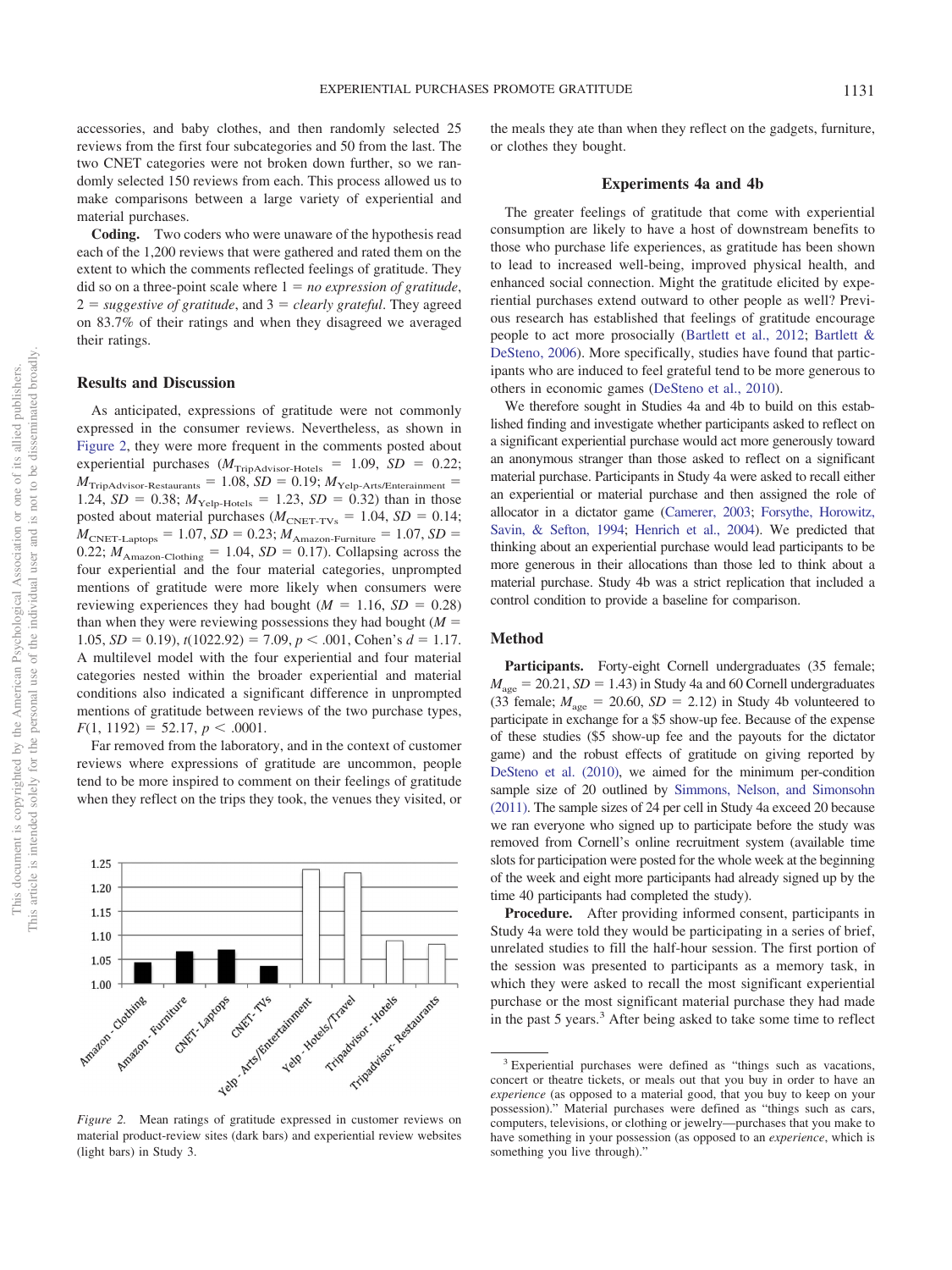on their purchase, they were asked a couple of filler questions about it, to disguise any relation between the purchase prime and the dictator game. The first question asked participants to rate how clearly they could picture the purchase in their minds on a 9-point scale, ranging from "*I can't picture it clearly at all*" to "*I can picture it very clearly.*" Next, they were told:

As you may know, studies of people's memories have shown that human memory is subject to more striking errors (e.g. false memories, complete memory failure) than most people suspect. What about your memory for this purchase? How likely do you think it is that you would remember this purchase if asked about it 10 years from now?"

Participants were then asked to estimate the likelihood that they would recall their purchase from 0% to 100%. Ostensibly because that task was over, participants provided their age and gender and were told that they would now move on to the next task. Participants were then told:

Now, on to the next study, which consists of one of the 'economic games' popular in economics and political science circles. You have been randomly selected to serve in the role of 'decider' and in that role

you will be asked to make a decision that can earn you some money in addition to the \$5 you will receive for participating in this series of studies. Other participants in this study have been or will be randomly selected to the role of 'recipient.' You will be paired with a specific recipient who you will never meet. Your task is simply to divide \$10 between you and the recipient in whatever way you want. You will receive, in cash, whatever amount you assign to yourself and the recipient will receive what is left over.

Participants then wrote down how much money they wanted to keep for themselves and how much they wanted to give to the recipient (their responses always summed to \$10). After completing a series of unrelated studies, participants were thanked, debriefed, and given the money they allocated to themselves in addition to their \$5 show-up fee.

The procedure in Study 4b exactly followed that of Study 4a except a control condition was added in which participants were asked to list as many colors as they could think of at that moment [\(Kumar et al., 2016\)](#page-9-14). The same cover story was used to reinforce the notion that participants were taking part in separate experiments, and so participants in this condition were also asked how clearly they could picture the colors they had listed and how likely they would be to remember most of the colors they had listed.

# **Results and Discussion**

In Study 4a, participants in the two conditions did not differ in terms of how clearly they could picture their purchase  $(t = 1.6)$  or how likely they thought they would be able to recall their purchase in 10 years  $(t = 0.7)$ . However, participants in the experiential and material conditions did differ significantly in how much they allocated to the receiver in the dictator game. On average, participants in the experiential condition allocated  $$3.96 (SD = 1.65)$  to the other person, whereas those in the material condition allocated only \$2.67 (*SD* = 2.21), unequal variances  $t(40.46) = 2.27$ ,  $p <$ .03, Cohen's  $d = 0.66$  [\(Figure 3,](#page-6-0) left panel).

This finding was replicated in Study 4b. Again, there were no significant between-condition differences on the ancillary memory-related questions ( $ps = 0.2$  and 0.9). And again, participants who recalled a gratifying experiential purchase  $(M = $3.58,$ 



<span id="page-6-0"></span>*Figure 3.* Mean amounts donated to an anonymous stranger in the dictator game, by condition, in Studies 4a (left) and 4b (right).

 $SD = 1.97$ ) were more generous to their anonymous partner than those who recalled a significant material purchase  $(M = $2.20,$  $SD = 2.28$ ),  $t(38) = 2.04$ ,  $p < .05$ , Cohen's  $d = 0.65$  (see [Figure](#page-6-0) [3,](#page-6-0) right panel). Analyzing all three conditions together, a planned contrast revealed a marginally significant linear trend,  $F(1, 57) =$ 3.89,  $p = 0.054$ , and a test of the residual variance was not close to significant,  $F \leq 1$ . Simple effects tests revealed that the mean of the control condition ( $M = $3.00$ ,  $SD = 2.34$ ) was not significantly different from that in either the material or experiential conditions ( $p_s$   $>$  0.25). We predicted the core result in both studies on the basis of research showing that feelings of gratitude prompt greater prosocial behaviors and therefore expected a boost in generosity when recalling a meaningful experiential purchase [\(De-](#page-8-6)[Steno et al., 2010\)](#page-8-6). But data from the control condition in Study 4b again suggest that, in addition, being reminded of material purchases might also *decrease* how generous people are toward others (see also [Kumar et al., 2016\)](#page-9-14).

Because the targeted sample sizes in both studies were set to the minimum outlined by [Simmons et al. \(2011\),](#page-10-12) it is instructive to examine the difference between the experiential and material conditions across the two studies. [Using Stouffer's \(1949\)](#page-10-13) metaanalytic method, the difference in generosity between the experiential and material conditions is highly reliable,  $z = 2.93$ ,  $p <$ .005.

These results indicate that the benefits of experiential consumption extend beyond the purchase itself and even beyond the experiencer: they flow outward to others as well. It is especially notable that participants who were prompted to think about an experiential purchase were more generous to anonymous others, recipients they knew they would never meet, and who would never know they had acted generously.

#### **General Discussion**

Gratitude may not be the first thing that comes to mind when thinking of "consumerism." But what we have shown here is that a certain type of consumption— experiential consumption—is more likely to foster feelings of gratitude than the consumption of material goods. And by prompting greater feelings of gratitude, it also leads to more prosocial behavior.

We obtained evidence for these beneficial effects of experiential consumption from a variety of different types of studies. In Study 1, we directly asked participants whether they felt more grateful for a recent experiential purchase or a recent material purchase and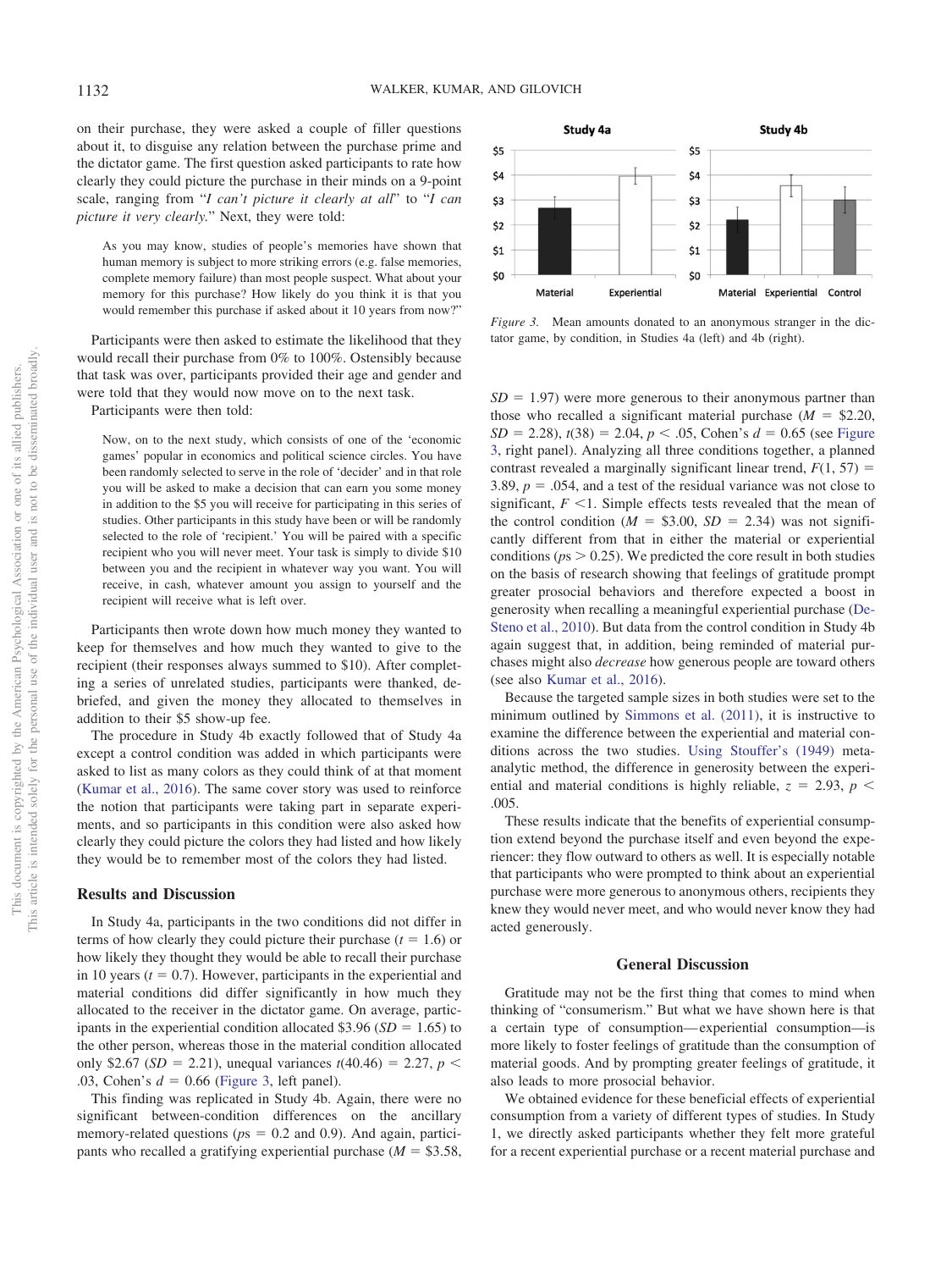a significant majority said the former. Using a between-subjects design in Studies 2a and 2b, we found that those asked about a recent experiential purchase reported being significantly more grateful for it than those asked about a material purchase. Study 3 looked at expressions of gratitude in daily life, finding that customers expressed more gratitude on websites devoted to experiences (Yelp and TripAdvisor) than on websites devoted to material goods (CNet and Amazon). Studies 4a and 4b examined whether the increased gratitude people feel as a result of their experiential purchases might have notable downstream consequences. Building on prior work showing that gratitude encourages people's altruistic impulses [\(Bartlett & DeSteno, 2006;](#page-8-5) [DeSteno et al., 2010\)](#page-8-6), we found that participants asked to reflect on a significant experiential purchase responded more generously in the dictator game than those asked to reflect on a significant material purchase.

We earlier laid out several reasons why experiential consumption might promote more gratitude. Experiences tend to be evaluated more on their own terms [\(Carter & Gilovich, 2010\)](#page-8-10), and less in terms of how they stack up with the experiences of others, and thus foster more of an intrinsic than extrinsic orientation [\(Van](#page-10-6) [Boven et al., 2010\)](#page-10-6). Feeling in tune with one's inner values is likely to promote more of a sense of gratitude than dividing one's attention between what one has and what others have. Experiences also tend to contribute more to a person's identity than material goods [\(Carter & Gilovich, 2012\)](#page-8-11) and anything that boosts a person's sense of self—the sense that one's life is rich and there are fewer personal deficits to hide, overcome, or compensate for—is also likely to enhance gratitude. Finally, experiences do more to foster social connection than material goods do [\(Kumar et al.,](#page-9-14) [2016\)](#page-9-14) and by furthering this fundamental human need [\(Baumeister](#page-8-13) [& Leary, 1995\)](#page-8-13), they are likely to promote greater feelings of gratitude as well.

Although sorting out the relative contributions of each of these mechanisms awaits the results of future research, the fact that thinking about notable experiential purchases makes people more generous to others highlights the importance of the tendency of experiences to foster social connection. We have found in other work that not only do people feel more similar to someone who made the same experiential purchase that they did than to someone who made the same material purchase, but also that thinking about a notable experiential purchase makes people feel more connected to humankind generally as well [\(Kumar et al., 2016\)](#page-9-14). It is this greater feeling of connection to others, in general, that likely makes people more inclined to act altruistically, as we saw in participants' responses in the dictator game in Studies 4a and 4b. Participants in the experiential conditions in those studies were not acting generously to a benefactor or even to an identifiable individual who had not provided them with an earlier benefit, but to an abstract, anonymous other.

These findings highlight a potential distinction between two different types of gratitude. Most of the research on gratitude has focused on what might be called "targeted" gratitude—the sense of appreciation and indebtedness one feels when one receives a specific benefit (or benefits) from a particular person [\(Bartlett &](#page-8-5) [DeSteno, 2006;](#page-8-5) [DeSteno et al., 2010;](#page-8-6) [Emmons & McCullough,](#page-8-17) [2004;](#page-8-17) [McCullough et al., 2001;](#page-9-23) [Tsang, 2006\)](#page-10-14). The special emphasis on this sort of gratitude reflects the fact that it is likely the most frequently experienced type of gratitude. But it may not be the type of gratitude that most of our participants felt when they were asked to reflect on a notable experiential purchase. The gratitude our participants felt is more likely to be "untargeted"—the kind of gratitude felt over one's good fortune that is not attributable to the actions of another individual. Indeed, we have found in other research that people characterize the gratitude they feel over a notable material purchase as more specific and targeted than what they feel over a significant experiential purchase, which tends to be more diffuse and untargeted [\(Walker & Gilovich, 2016\)](#page-10-15).

Targeted gratitude typically comes with a very powerful feeling, fueled by the norm of reciprocity [\(McCullough et al., 2008\)](#page-9-4), of wanting to give back to the person who provided the earlier benefit. To be sure, it can carry over and lead to giving to other individuals as well, as past research has shown [\(Bartlett & De-](#page-8-5)[Steno, 2006\)](#page-8-5). But we suspect that the urge to "give back" that stems from untargeted gratitude is more broadly felt, encouraging a desire to pay forward as well as back. The emotional state of feeling grateful when there is no one to thank—when one feels grateful for being alive, for good fortune, or, yes, for an unusually satisfying experience— can lead to a powerful urge to do something with that gratitude, such as giving to anonymous others. This is presumably the motivation that drove the generosity we observed on the part of participants who had reflected on a significant experiential purchase in Studies 4a and 4b.

The distinction between targeted and untargeted gratitude is relevant to recent work on people's reactions to gifts they've received. Paralleling the finding that experiential consumption fosters greater feelings of social connection than material consumption [\(Kumar et al., 2016;](#page-9-14) [Van Boven et al., 2010\)](#page-10-6), [Chan and](#page-8-12) [Mogilner \(2016\)](#page-8-12) have shown that people tend to feel closer to those who've given them experiential gifts than those who've given them material gifts. In that context, it is a very targeted sense of connection, and the gratitude one feels—for *receiving* the gift, that is—is likely to be targeted as well. But it would be interesting to see if that changes after the gift is *consumed.* Does the gratitude one feels tend to broaden and become less targeted after spending a week at a mountain resort, being moved to tears by a Broadway play, or cashing in a gift certificate for trapeze or singing lessons?

As we noted earlier, experiential purchases tend to contribute more to a person's sense of self than material purchases [\(Carter &](#page-8-11) [Gilovich, 2012\)](#page-8-11), which, at first glance, might seem to encourage a greater self-focus as well. However, that possibility is belied by the results of Studies 4a and 4b, where the generosity of participants who had reflected on an experiential purchase would seem to indicate that they were *less* self-focused. Or at least the self they were focused on was a quieter, less selfish sort. Prior research has noted that experiential purchases facilitate thoughts of a social self that is connected to others [\(Kumar et al., 2016\)](#page-9-14) and perhaps less needy and less individualistic. As a result, we suspect that there are parallels between our work and studies of the experience of awe, which researchers have found to encourage a quieter sense of self [\(Piff, Dietze, Feinberg, Stancato, & Keltner, 2015\)](#page-10-16). The untargeted gratitude that experiential purchases engender can, at least at times, overlap with the experience of awe and likewise lead to a quieter self.

Two caveats are worth mentioning here. We found in Studies 1–3 that thinking about experiential purchases inspires more gratitude than thinking about their material purchases, and in Studies 4a and 4b that doing also inspires more altruism. We did not, however, collect evidence that the enhanced feelings of gratitude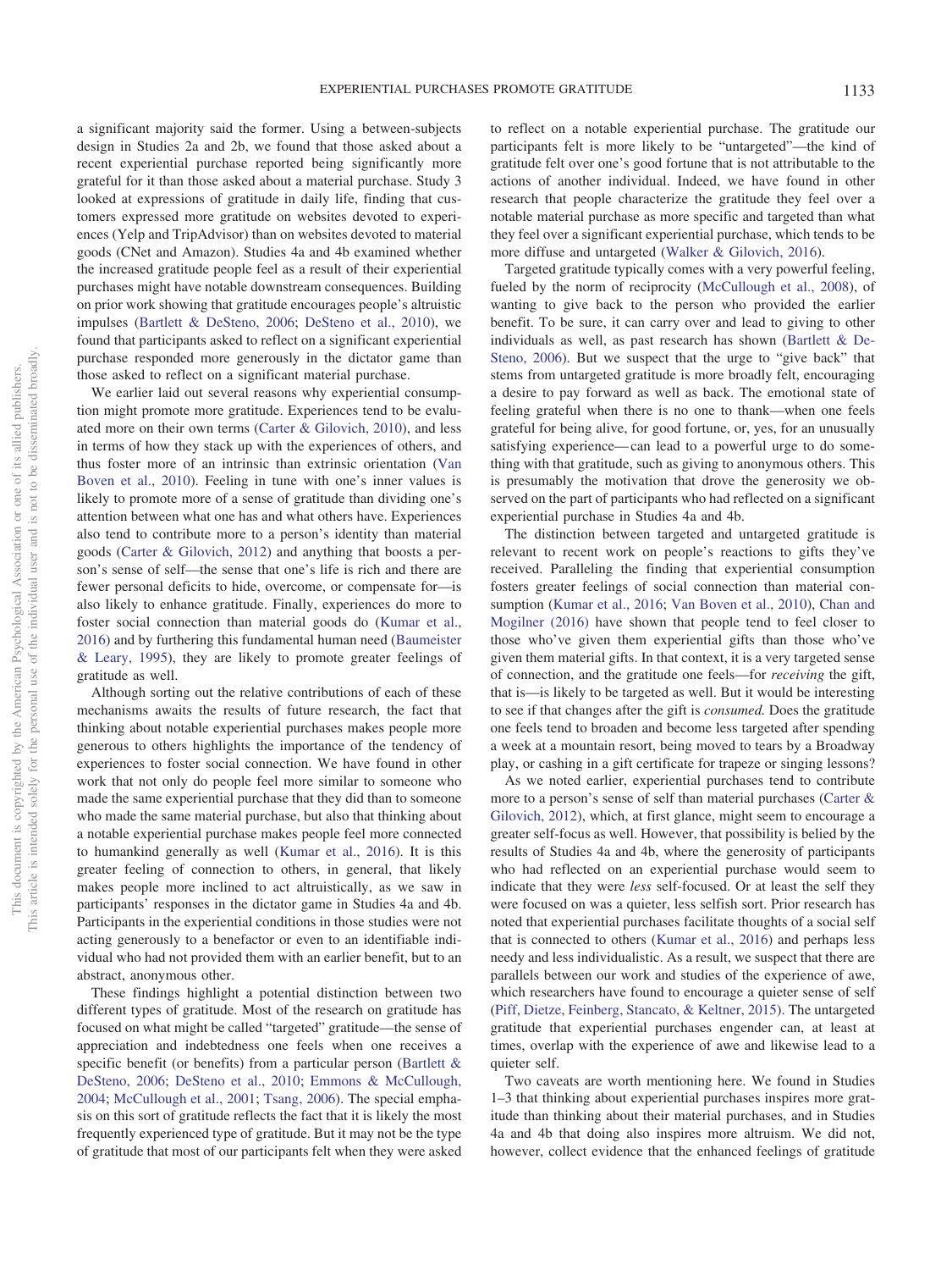that experiences inspire are directly responsible for the enhanced altruism. We didn't do so simply because past research has clearly established that gratitude promotes giving to others [\(Bartlett &](#page-8-5) [DeSteno, 2006;](#page-8-5) [DeSteno et al., 2010\)](#page-8-6). There is thus solid evidence for both elements in the causal chain: Thinking about one's experiential purchases promotes gratitude (Studies 1, 2a, 2b, and 3) and feeling grateful promotes altruism [\(Bartlett & DeSteno, 2006;](#page-8-5) [DeSteno et al., 2010\)](#page-8-6).

We also found that thinking about past experiential purchases made participants happier and more satisfied than thinking about material purchases, in addition to feeling more grateful. People tend to behave more altruistically when they are in a positive mood [\(Isen, 1987\)](#page-9-30), and so these more general positive feelings may have contributed to the observed greater generosity on the part of those prompted to think about their experiential purchases. Feeling grateful and being in a good mood are inherently linked and therefore likely to work in tandem whenever reflecting on a past experiential purchase that inspires a sense of gratitude. However, it should be noted that a fair amount of past research has shown that gratitude is a stronger, more reliable spur to altruistic action than simple positive affect [\(Bartlett & DeSteno, 2006;](#page-8-5) [Tsang,](#page-10-14) [2006;](#page-10-14) see also [DeSteno, 2009,](#page-8-18) and [McCullough et al., 2008\)](#page-9-4).

We noted earlier that one impetus for conducting this research was that we believe it is important for researchers to document simple, reliable ways to elicit feelings of gratitude. These studies provide evidence that consuming experiences instead of things is one way to do so. But this suggestion, of course, pushes the question one step back: how, then, might we nudge people to buy experiences rather than material goods? One intriguing possibility is that the consumption of experiential pursuits and the feelings of gratitude that result from doing so might create a "virtuous cycle," wherein consuming experiences causes people to feel grateful, which, in turn, might lead them to opt for even more experiential consumption. That is, the enhanced gratitude brought about by experiential consumption may lead to a less materialistic orientation, prompting even more gratitude, and so on. This seems especially likely in light of previous research demonstrating that gratitude can decrease material desires [\(Lambert et al., 2009;](#page-9-27) [Polak & McCullough,](#page-10-11) [2006\)](#page-10-11). Feeling grateful as a consequence of earlier experiences may lead people to forgo material consumption and opt for more experiences in the future.

The possibility of such a positive feedback loop further highlights the value to society that might result from making experiences easier to consume [\(Gilovich & Kumar, 2015;](#page-9-19) [Gilovich,](#page-9-31) [Kumar, & Jampol, 2015b\)](#page-9-31). As a naturalistic behavior that is relatively resistant to adaptation, experiential consumption may be an especially easy way to encourage the experience of gratitude. All one needs to do is spend a little less on material goods and a little more on experiences. And as we have shown, in addition to enhancing gratitude, experiential consumption may also increase the likelihood that people will cooperate and show kindness to each other. Our results thus lend weight to the notion that governments might increase the general well-being of their citizens by providing infrastructure and incentives that make it easier for people to consume experiences [\(Gilovich & Kumar, 2015\)](#page-9-19). Although it would surely be asking too much of any public policy to make people grateful for the regular functioning of their anatomy (as aptly expressed by Ms. Spektor), a society that makes it easier

for its citizens to have satisfying experiences is likely to reap the benefits of a more grateful and altruistic outlook.

#### **References**

- <span id="page-8-4"></span>Bartlett, M. Y., Condon, P., Cruz, J., Baumann, J., & DeSteno, D. (2012). Gratitude: Prompting behaviours that build relationships. *Cognition and Emotion, 26,* 2–13. <http://dx.doi.org/10.1080/02699931.2011.561297>
- <span id="page-8-5"></span>Bartlett, M. Y., & DeSteno, D. (2006). Gratitude and prosocial behavior: Helping when it costs you. *Psychological Science, 17,* 319 –325. [http://](http://dx.doi.org/10.1111/j.1467-9280.2006.01705.x) [dx.doi.org/10.1111/j.1467-9280.2006.01705.x](http://dx.doi.org/10.1111/j.1467-9280.2006.01705.x)
- <span id="page-8-13"></span>Baumeister, R. F., & Leary, M. R. (1995). The need to belong: Desire for interpersonal attachments as a fundamental human motivation. *Psychological Bulletin, 117,* 497–529. [http://dx.doi.org/10.1037/0033-2909.117](http://dx.doi.org/10.1037/0033-2909.117.3.497) [.3.497](http://dx.doi.org/10.1037/0033-2909.117.3.497)
- <span id="page-8-15"></span>Belk, R. W. (1985). Materialism: Trait aspects of living in the material world. *Journal of Consumer Research, 12,* 265–280. [http://dx.doi.org/](http://dx.doi.org/10.1086/208515) [10.1086/208515](http://dx.doi.org/10.1086/208515)
- <span id="page-8-14"></span>Bertocci, P. A., & Millard, R. M. (1963). *Personality and the good: Psychological and ethical perspectives*. New York, NY: McKay.
- <span id="page-8-8"></span>Brickman, P., Coates, D., & Janoff-Bulman, R. (1978). Lottery winners and accident victims: Is happiness relative? *Journal of Personality and Social Psychology, 36,* 917–927. [http://dx.doi.org/10.1037/0022-3514](http://dx.doi.org/10.1037/0022-3514.36.8.917) [.36.8.917](http://dx.doi.org/10.1037/0022-3514.36.8.917)
- <span id="page-8-16"></span>Camerer, C. (2003). *Behavioral game theory: Experiments in strategic interaction*. Princeton, NJ: Princeton University Press.
- <span id="page-8-9"></span>Caprariello, P. A., & Reis, H. T. (2013). To do, to have, or to share? Valuing experiences over material possessions depends on the involvement of others. *Journal of Personality and Social Psychology, 104,* 199 –215. <http://dx.doi.org/10.1037/a0030953>
- <span id="page-8-10"></span>Carter, T. J., & Gilovich, T. (2010). The relative relativity of material and experiential purchases. *Journal of Personality and Social Psychology, 98,* 146 –159. <http://dx.doi.org/10.1037/a0017145>
- <span id="page-8-11"></span>Carter, T. J., & Gilovich, T. (2012). I am what I do, not what I have: The differential centrality of experiential and material purchases to the self. *Journal of Personality and Social Psychology, 102,* 1304 –1317. [http://](http://dx.doi.org/10.1037/a0027407) [dx.doi.org/10.1037/a0027407](http://dx.doi.org/10.1037/a0027407)
- <span id="page-8-12"></span>Chan, C., & Mogilner, C. (2016). *Experiential gifts are more socially connecting than material gifts*. Manuscript submitted for publication.
- <span id="page-8-7"></span>Chan, D. W. (2010). Gratitude, gratitude intervention and subjective wellbeing among Chinese school teachers in Hong Kong. *Educational Psychology, 30,* 139 –153. <http://dx.doi.org/10.1080/01443410903493934>
- <span id="page-8-18"></span>DeSteno, D. (2009). Social emotions and intertemporal choice: "Hot" mechanisms for the building of social and economic capital. *Current Directions in Psychological Science, 18,* 280 –284. [http://dx.doi.org/10](http://dx.doi.org/10.1111/j.1467-8721.2009.01652.x) [.1111/j.1467-8721.2009.01652.x](http://dx.doi.org/10.1111/j.1467-8721.2009.01652.x)
- <span id="page-8-6"></span>DeSteno, D., Bartlett, M. Y., Baumann, J., Williams, L. A., & Dickens, L. (2010). Gratitude as moral sentiment: Emotion-guided cooperation in economic exchange. *Emotion, 10,* 289 –293. [http://dx.doi.org/10.1037/](http://dx.doi.org/10.1037/a0017883) [a0017883](http://dx.doi.org/10.1037/a0017883)
- <span id="page-8-2"></span>DeSteno, D., Li, Y., Dickens, L., & Lerner, J. S. (2014). Gratitude: A tool for reducing economic impatience. *Psychological Science, 25,* 1262– 1267. <http://dx.doi.org/10.1177/0956797614529979>
- <span id="page-8-3"></span>Dickens, L., & DeSteno, D. (2016). The grateful are patient: Heightened daily gratitude is associated with attenuated temporal discounting. *Emotion, 16,* 421– 425. <http://dx.doi.org/10.1037/emo0000176>
- <span id="page-8-0"></span>Emmons, R. A., & McCullough, M. E. (2003). Counting blessings versus burdens: An experimental investigation of gratitude and subjective wellbeing in daily life. *Journal of Personality and Social Psychology, 84,* 377–389. <http://dx.doi.org/10.1037/0022-3514.84.2.377>
- <span id="page-8-17"></span>Emmons, R. A., & McCullough, M. E. (Eds). (2004). *The psychology of gratitude*. New York, NY: Oxford University Press. [http://dx.doi.org/10](http://dx.doi.org/10.1093/acprof:oso/9780195150100.001.0001) [.1093/acprof:oso/9780195150100.001.0001](http://dx.doi.org/10.1093/acprof:oso/9780195150100.001.0001)
- <span id="page-8-1"></span>Emmons, R. A., & Mishra, A. (2011). Why gratitude enhances well-being: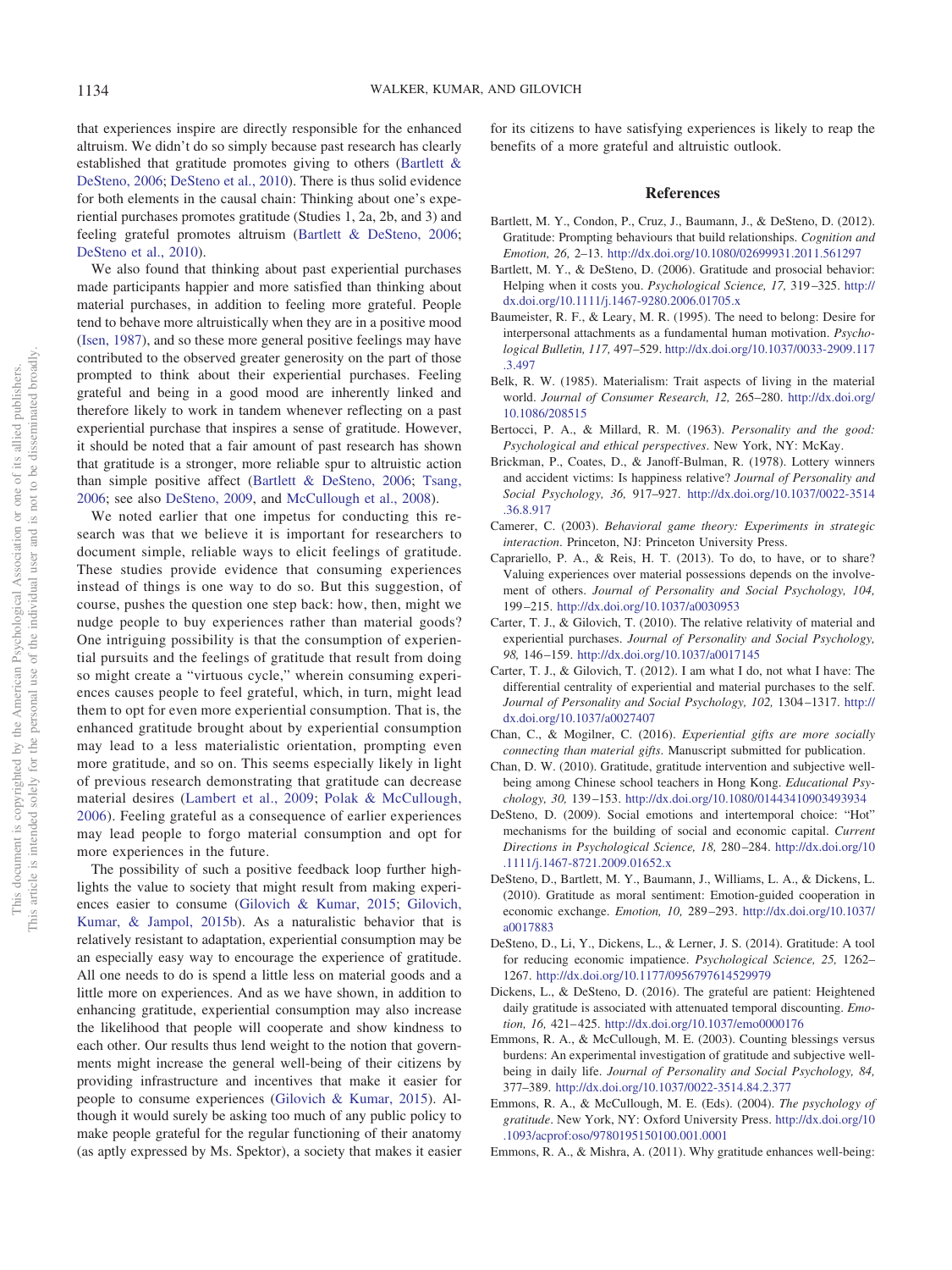What we know, what we need to know. In K. M. Sheldon, T. Kashdan, & M. F. Steger (Eds.), *Designing positive psychology: Taking stock and moving forward* (pp. 248 –262). New York, NY: Oxford University Press. <http://dx.doi.org/10.1093/acprof:oso/9780195373585.003.0016>

- <span id="page-9-10"></span>Fishbach, A., Friedman, R. S., & Kruglanski, A. W. (2003). Leading us not unto temptation: Momentary allurements elicit overriding goal activation. *Journal of Personality and Social Psychology, 84,* 296 –309. [http://](http://dx.doi.org/10.1037/0022-3514.84.2.296) [dx.doi.org/10.1037/0022-3514.84.2.296](http://dx.doi.org/10.1037/0022-3514.84.2.296)
- <span id="page-9-28"></span>Forsythe, R., Horowitz, J. L., Savin, N. E., & Sefton, M. (1994). Fairness in simple bargaining experiments. *Games and Economic Behavior, 6,* 347–369. <http://dx.doi.org/10.1006/game.1994.1021>
- <span id="page-9-8"></span>Frederick, S., & Loewenstein, G. (1999). Hedonic adaptation. In D. Kahneman, E. Diener, & N. Schwartz (Eds.), *Well-being: The foundations of hedonic psychology* (pp. 302–329). New York, NY: Russell Sage Foundation.
- <span id="page-9-0"></span>Fredrickson, B. L., Tugade, M. M., Waugh, C. E., & Larkin, G. R. (2003). What good are positive emotions in crises? A prospective study of resilience and emotions following the terrorist attacks on the United States on September 11th, 2001. *Journal of Personality and Social Psychology, 84,* 365–376. <http://dx.doi.org/10.1037/0022-3514.84.2.365>
- <span id="page-9-24"></span>Froh, J. J., Emmons, R. A., Card, N. A., Bono, G., & Wilson, J. A. (2011). Gratitude and the reduced costs of materialism in adolescents. *Journal of Happiness Studies, 12,* 289 –302. [http://dx.doi.org/10.1007/s10902-010-](http://dx.doi.org/10.1007/s10902-010-9195-9) [9195-9](http://dx.doi.org/10.1007/s10902-010-9195-9)
- <span id="page-9-7"></span>Froh, J. J., Kashdan, T. B., Ozimkowski, K. M., & Miller, N. (2009). Who benefits the most from a gratitude intervention in children and adolescents? Examining positive affect as a moderator. *The Journal of Positive Psychology, 4,* 408 – 422. [http://dx.doi.org/10.1080/17439760902](http://dx.doi.org/10.1080/17439760902992464) [992464](http://dx.doi.org/10.1080/17439760902992464)
- <span id="page-9-6"></span>Froh, J. J., Sefick, W. J., & Emmons, R. A. (2008). Counting blessings in early adolescents: An experimental study of gratitude and subjective well-being. *Journal of School Psychology, 46,* 213–233. [http://dx.doi](http://dx.doi.org/10.1016/j.jsp.2007.03.005) [.org/10.1016/j.jsp.2007.03.005](http://dx.doi.org/10.1016/j.jsp.2007.03.005)
- <span id="page-9-19"></span>Gilovich, T., & Kumar, A. (2015). We'll always have Paris: The hedonic payoff from experiential and material investments. *Advances in Experimental Social Psychology, 51,* 147–187. [http://dx.doi.org/10.1016/bs](http://dx.doi.org/10.1016/bs.aesp.2014.10.002) [.aesp.2014.10.002](http://dx.doi.org/10.1016/bs.aesp.2014.10.002)
- <span id="page-9-20"></span>Gilovich, T., Kumar, A., & Jampol, L. (2015a). The beach, the bikini, and the best buy: Replies to Dunn and Weidman and Schmitt, Brakus, and Zarantonello. *Journal of Consumer Psychology, 25,* 179 –184. [http://dx](http://dx.doi.org/10.1016/j.jcps.2014.09.002) [.doi.org/10.1016/j.jcps.2014.09.002](http://dx.doi.org/10.1016/j.jcps.2014.09.002)
- <span id="page-9-31"></span>Gilovich, T., Kumar, A., & Jampol, L. (2015b). A wonderful life: Experiential consumption and the pursuit of happiness. *Journal of Consumer Psychology, 25,* 152–165. <http://dx.doi.org/10.1016/j.jcps.2014.08.004>
- <span id="page-9-21"></span>Guevarra, D. A., & Howell, R. T. (2015). To have in order to do: Exploring the effects of consuming experiential products on well-being. *Journal of Consumer Psychology, 25,* 28 – 41. [http://dx.doi.org/10.1016/j.jcps.2014](http://dx.doi.org/10.1016/j.jcps.2014.06.006) [.06.006](http://dx.doi.org/10.1016/j.jcps.2014.06.006)
- <span id="page-9-29"></span>Henrich, J., Boyd, R., Bowles, S., Camerer, C., Fehr, E., & Gintis, H. (2004). *Foundations of human sociality: Economic experiments and ethnographic evidence from fifteen small-scale societies*. New York, NY: Oxford University Press. [http://dx.doi.org/10.1093/0199262055](http://dx.doi.org/10.1093/0199262055.001.0001) [.001.0001](http://dx.doi.org/10.1093/0199262055.001.0001)
- <span id="page-9-11"></span>Hofmann, W., Friese, M., & Strack, F. (2009). Impulse and self-control from a dual-systems perspective. *Perspectives on Psychological Science, 4,* 162–176. <http://dx.doi.org/10.1111/j.1745-6924.2009.01116.x>
- <span id="page-9-12"></span>Howell, R. T., & Hill, G. (2009). The mediators of experiential purchases: Determining the impact of psychological needs satisfaction and social comparison. *The Journal of Positive Psychology, 4,* 511–522. [http://dx](http://dx.doi.org/10.1080/17439760903270993) [.doi.org/10.1080/17439760903270993](http://dx.doi.org/10.1080/17439760903270993)
- <span id="page-9-30"></span>Isen, A. M. (1987). Positive affect, cognitive processes and social behavior. In L. Berkowitz (Ed.), *Advances in experimental social psychology* (pp. 203–253). New York, NY: Academic Press. [http://dx.doi.org/10.1016/](http://dx.doi.org/10.1016/S0065-2601%2808%2960415-3) [S0065-2601\(08\)60415-3](http://dx.doi.org/10.1016/S0065-2601%2808%2960415-3)
- <span id="page-9-9"></span>Kahneman, D. (1991). Commentary: Judgment and decision making: A personal view. *Psychological Science, 2,* 142–145. [http://dx.doi.org/10](http://dx.doi.org/10.1111/j.1467-9280.1991.tb00121.x) [.1111/j.1467-9280.1991.tb00121.x](http://dx.doi.org/10.1111/j.1467-9280.1991.tb00121.x)
- <span id="page-9-2"></span>Kashdan, T. B., Uswatte, G., & Julian, T. (2006). Gratitude and hedonic and eudaimonic well-being in Vietnam war veterans. *Behaviour Research and Therapy, 44,* 177–199. [http://dx.doi.org/10.1016/j.brat.2005](http://dx.doi.org/10.1016/j.brat.2005.01.005) [.01.005](http://dx.doi.org/10.1016/j.brat.2005.01.005)
- <span id="page-9-25"></span>Kasser, T., & Ahuvia, A. (2002). Materialistic values and well-being in business students. *European Journal of Social Psychology, 32,* 137–146. <http://dx.doi.org/10.1002/ejsp.85>
- <span id="page-9-26"></span>Kasser, T., & Ryan, R. M. (1993). A dark side of the American dream: Correlates of financial success as a central life aspiration. *Journal of Personality and Social Psychology, 65,* 410 – 422. [http://dx.doi.org/10](http://dx.doi.org/10.1037/0022-3514.65.2.410) [.1037/0022-3514.65.2.410](http://dx.doi.org/10.1037/0022-3514.65.2.410)
- <span id="page-9-13"></span>Kumar, A., & Gilovich, T. (2015). Some "thing" to talk about? Differential story utility from experiential and material purchases. *Personality and Social Psychology Bulletin, 41,* 1320 –1331. [http://dx.doi.org/10.1177/](http://dx.doi.org/10.1177/0146167215594591) [0146167215594591](http://dx.doi.org/10.1177/0146167215594591)
- <span id="page-9-14"></span>Kumar, A., & Gilovich, T. (2016). To do or to have, now or later? The preferred consumption profiles of material and experiential purchases. *Journal of Consumer Psychology, 26,* 169 –178. [http://dx.doi.org/10](http://dx.doi.org/10.1016/j.jcps.2015.06.013) [.1016/j.jcps.2015.06.013](http://dx.doi.org/10.1016/j.jcps.2015.06.013)
- <span id="page-9-15"></span>Kumar, A., Killingsworth, M. A., & Gilovich, T. (2014). Waiting for Merlot: Anticipatory consumption of experiential and material purchases. *Psychological Science, 25,* 1924 –1931. [http://dx.doi.org/10](http://dx.doi.org/10.1177/0956797614546556) [.1177/0956797614546556](http://dx.doi.org/10.1177/0956797614546556)
- <span id="page-9-16"></span>Kumar, A., Killingsworth, M. A., & Gilovich, T. (2016). *Spending on doing promotes more moment-to-moment happiness than spending on having*. Manuscript in preparation.
- <span id="page-9-22"></span>Kumar, A., Mann, T. C., & Gilovich, T. (2016). *The aptly buried "I" in experience: Experiential purchases foster social connection*. Manuscript submitted for publication.
- <span id="page-9-27"></span>Lambert, N. M., Fincham, F. D., Stillman, T. F., & Dean, L. R. (2009). More gratitude, less materialism: The mediating role of life satisfaction. *The Journal of Positive Psychology, 4,* 32– 42. [http://dx.doi.org/10.1080/](http://dx.doi.org/10.1080/17439760802216311) [17439760802216311](http://dx.doi.org/10.1080/17439760802216311)
- <span id="page-9-3"></span>Lambert, N. M., Graham, S. M., Fincham, F. D., & Stillman, T. F. (2009). A changed perspective: How gratitude can affect sense of coherence through positive reframing. *The Journal of Positive Psychology, 4,* 461– 470. <http://dx.doi.org/10.1080/17439760903157182>
- <span id="page-9-5"></span>Lyubomirsky, S., Dickerhoof, R., Boehm, J. K., & Sheldon, K. M. (2011). Becoming happier takes both a will and a proper way: An experimental longitudinal intervention to boost well-being. *Emotion, 11, 391-402*. <http://dx.doi.org/10.1037/a0022575>
- <span id="page-9-1"></span>McCullough, M. E., Emmons, R. A., & Tsang, J. A. (2002). The grateful disposition: A conceptual and empirical topography. *Journal of Personality and Social Psychology, 82,* 112–127. [http://dx.doi.org/10.1037/](http://dx.doi.org/10.1037/0022-3514.82.1.112) [0022-3514.82.1.112](http://dx.doi.org/10.1037/0022-3514.82.1.112)
- <span id="page-9-23"></span>McCullough, M. E., Kilpatrick, S. D., Emmons, R. A., & Larson, D. B. (2001). Is gratitude a moral affect? *Psychological Bulletin, 127,* 249 – 266. <http://dx.doi.org/10.1037/0033-2909.127.2.249>
- <span id="page-9-4"></span>McCullough, M. E., Kimeldorf, M. B., & Cohen, A. D. (2008). An adaptation for altruism? The social causes, social effects, and social evolution of gratitude. *Current Directions in Psychological Science, 17,* 281–285. <http://dx.doi.org/10.1111/j.1467-8721.2008.00590.x>
- <span id="page-9-17"></span>Nicolao, L., Irwin, J. R., & Goodman, J. K. (2009). Happiness for sale: Do experiential purchases make consumers happier than material purchases? *Journal of Consumer Research, 36,* 188 –198. [http://dx.doi.org/](http://dx.doi.org/10.1086/597049) [10.1086/597049](http://dx.doi.org/10.1086/597049)
- <span id="page-9-18"></span>Pchelin, P., & Howell, R. T. (2014). The hidden cost of value-seeking: People do not accurately forecast the economic benefits of experiential purchases. *The Journal of Positive Psychology, 9,* 322–334. [http://dx.doi](http://dx.doi.org/10.1080/17439760.2014.898316) [.org/10.1080/17439760.2014.898316](http://dx.doi.org/10.1080/17439760.2014.898316)